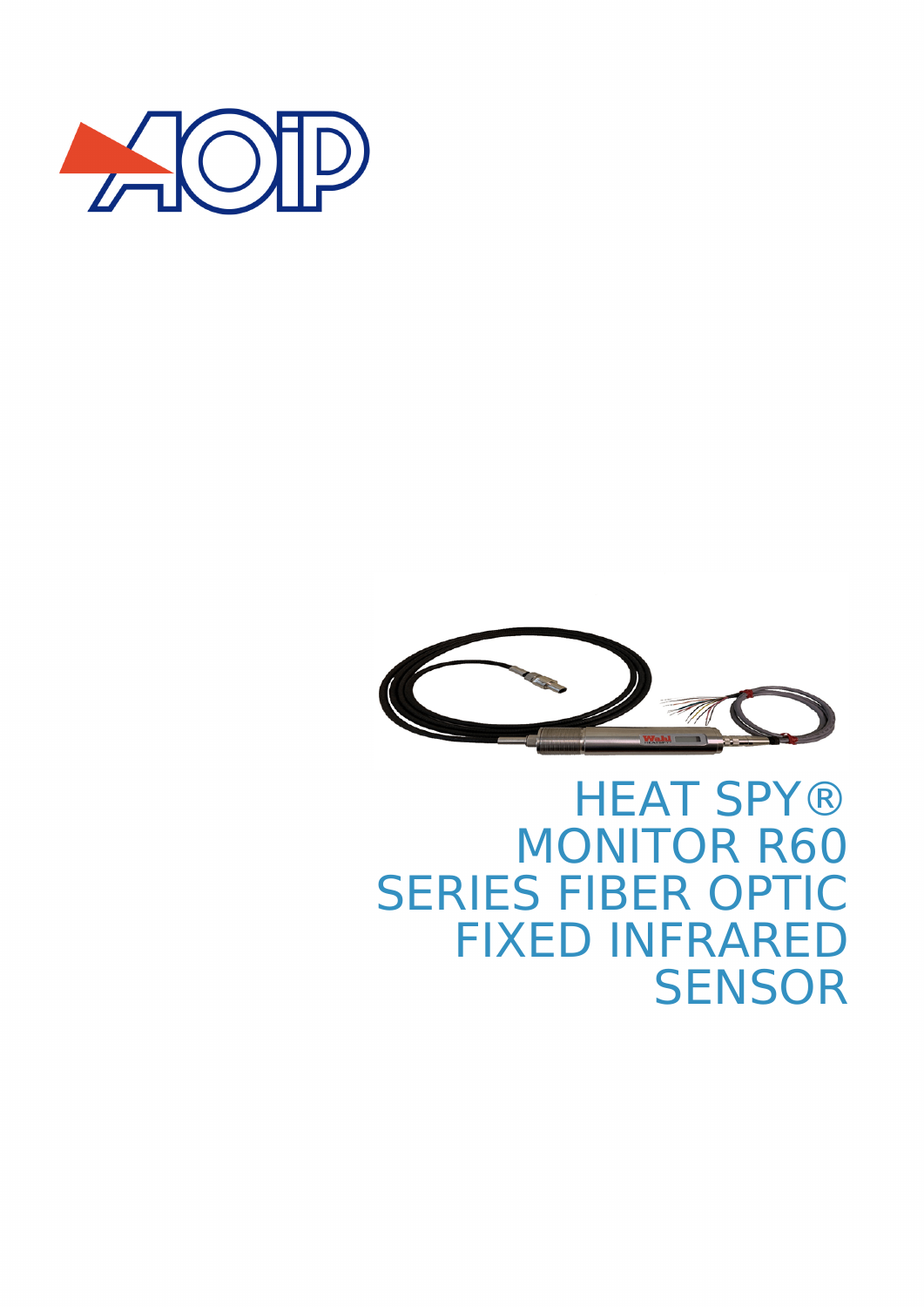



## **Description**

#### **Overview :**

**The new Wahl R60 fixed fiber optic infrared sensor maintains its accuracy at high ambient temperatures up to 200 ° C without cooling. Ideal for processes involving electromagnetic interference, limited installation space, or where a water source is impractical.**

**Choose from five optical options available to meet your installation requirements. Backed by our 2 year warranty, the R60 can be used in a wide range of applications, ensuring confidence in your process results.**

**A high-tech non-contact infrared sensor, designed to meet all application requirements by delivering high performance and advanced features. The rugged IP65 (NEMA 4) system gives the R60 the flexibility to handle almost any application. R60 is widely used in high ambient temperature applications up to 200 ° C without cooling, and in processes involving electromagnetic interference.**

**The R60 includes signal processing features including Peak Hold, Valley Hold and Averaging, all of which are field adjustable via the keypad or remotely controlled when interfaced with user software.**

#### **Characterization :**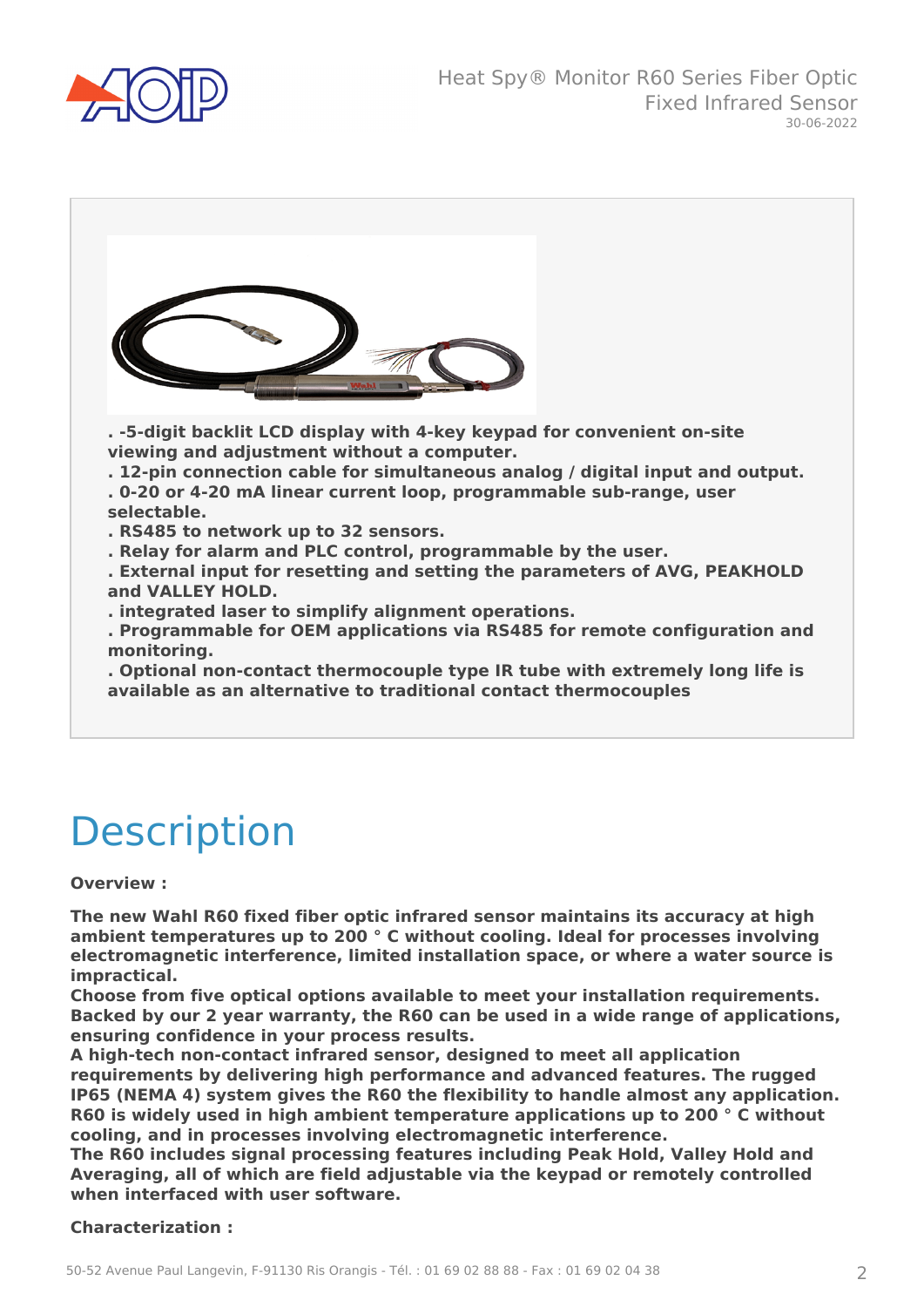

**Measuring system Each R60 infrared thermometer consists of three distinct parts: 1. Single lens optical head to collect infrared radiation up to 200 ° C in harsh environments without cooling system!**

**2. The flexible fiber optic steel coated cable transmits IR radiation up to 100 meters from the "head" to the electronic module.**

**3. Microprocessor-based electronic module to convert IR radiation into an electrical signal and temperature reading.**

**Laser tracking system**

**A laser is installed in the electronic module and the spot is projected by the optical head for target alignment.**

**The laser can be operated remotely or with the user interface.**

| Micron spectral range to cover Application |                  |                   |                                                         |                        |  |
|--------------------------------------------|------------------|-------------------|---------------------------------------------------------|------------------------|--|
|                                            |                  | Spectral<br>Range | Temperature<br>Range                                    | Application            |  |
| 1M                                         | Molten Metal     | $1.0 \mu m$       | $400^\circ$ to<br>3000°C (752°<br>to $5432^{\circ}F$ )  | <b>Molten Glass</b>    |  |
|                                            |                  |                   |                                                         | <b>Molten Metal</b>    |  |
|                                            |                  |                   |                                                         | <b>Molten Ceramics</b> |  |
|                                            |                  |                   |                                                         | <b>Hot Graphite</b>    |  |
|                                            |                  |                   |                                                         | <b>Ferrous Metal</b>   |  |
| 2M                                         | <b>Hot Metal</b> | $1.6 \mu m$       | $300^\circ$ to<br>2300°C, (572°<br>to $4172^{\circ}F$ ) | <b>Hot Metal</b>       |  |
|                                            |                  |                   |                                                         | <b>Hot Ceramic</b>     |  |
|                                            |                  |                   |                                                         | Non-Ferrous Metal      |  |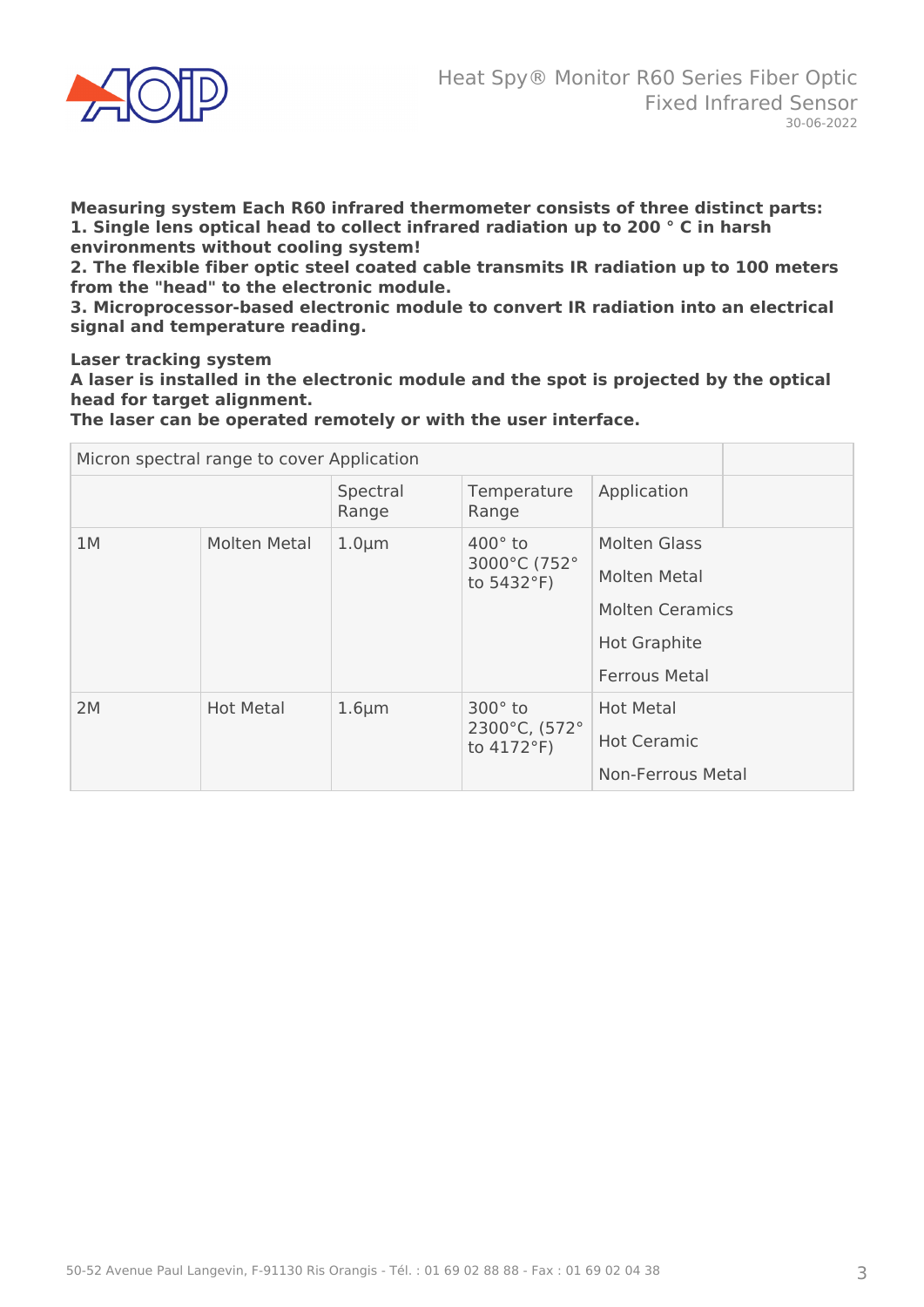

# Specifications

| <b>Electronic Specifications</b> |                               |  |
|----------------------------------|-------------------------------|--|
| <b>LCD</b>                       | 5-Digit, 1° Resolution        |  |
| Keyboard                         | 4- Key                        |  |
| Analog Output                    | 0-20mA, 4-20mA                |  |
| <b>Digital Output</b>            | <b>RS485</b>                  |  |
| Alarm                            | High or low                   |  |
| <b>Signal Processing</b>         | AVG/PEAK HOLD/VALLEY HOLD     |  |
| Relay                            | User programmable             |  |
| Cable                            | 12-pin connection Cable       |  |
| <b>Power Supply</b>              | 24 V DC Nominal, (10-32 V DC) |  |

| <b>Sensor Specifications</b>                                    |                                                                                                         |  |
|-----------------------------------------------------------------|---------------------------------------------------------------------------------------------------------|--|
| <b>Ambient Temperature</b>                                      | 0° to 200°C (32° to 392°F)                                                                              |  |
| <b>Optical Head</b>                                             | 0° to 200°C, (32° to 392°F)                                                                             |  |
| <b>Optical Cable</b>                                            | $-20^{\circ}$ to 60 $^{\circ}$ C (-4 $^{\circ}$ to 140 $^{\circ}$ F)                                    |  |
| Storage                                                         | -20 $^{\circ}$ to 70 $^{\circ}$ C (-4 $^{\circ}$ to 158 $^{\circ}$ F)                                   |  |
| <b>Relative Humidity</b>                                        | 10% to 95% non-condensing                                                                               |  |
| <b>Protection Glass</b>                                         | <b>IP65</b>                                                                                             |  |
| Laser Sight                                                     | 650mn<1mW, Class II                                                                                     |  |
| <b>Shock &amp; Vibration</b>                                    | MIL-STD-810D                                                                                            |  |
| <b>Housing Material</b>                                         | <b>ANSL 316 Stainless Steel</b>                                                                         |  |
| <b>Optical Head Dimensions</b>                                  | 16 x 52 mm (0.6 x 2.04 in) - Fast Lock 30 x 94<br>mm $(1.148 \times 3.7 \text{ in})$ - Threaded M30 x 1 |  |
| Fiber Optic Cable diameter Electronic Module<br><b>Diameter</b> | 8 mm (0.31 in) 45mm Dia. x 166mm (1.77 x<br>$6.53$ in)                                                  |  |
| Weight                                                          | $0.85$ kg $(1.87$ lbs)                                                                                  |  |

| <b>Measuring Specifications</b> |                         |  |
|---------------------------------|-------------------------|--|
|                                 | 1ML/1MM/1MH/2ML/2MM/2MH |  |
| Accuracy                        | $\pm$ 0.25% of reading  |  |
|                                 |                         |  |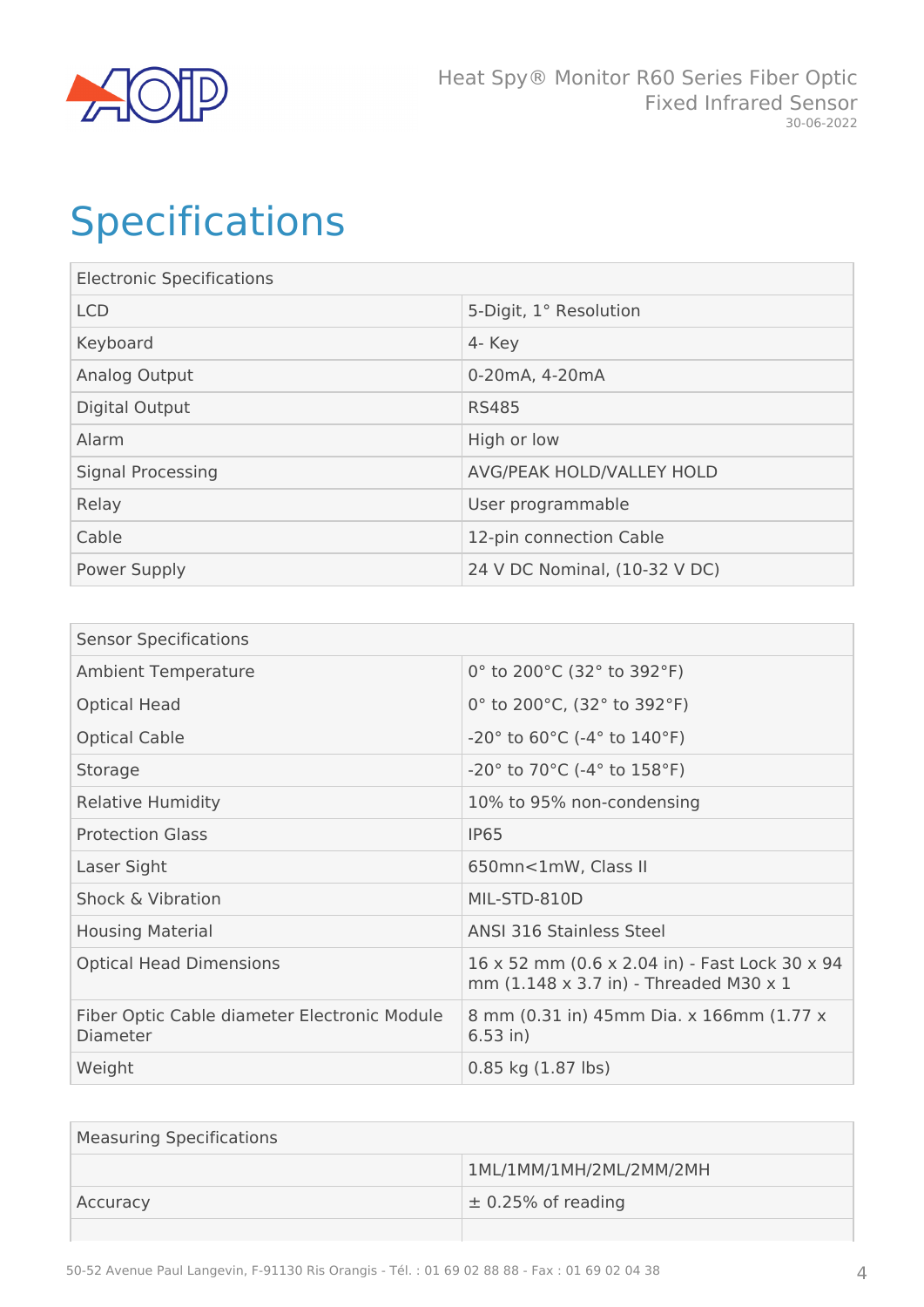

| Repeatability         | $\pm$ 0.10% of reading        |
|-----------------------|-------------------------------|
| <b>Lcd Resolution</b> | $1^{\circ}$ C / $1^{\circ}$ F |
| Response Time         | 5 <sub>m</sub>                |
| Emissivity            | 0.10 to 1.00                  |
|                       |                               |
|                       |                               |
|                       |                               |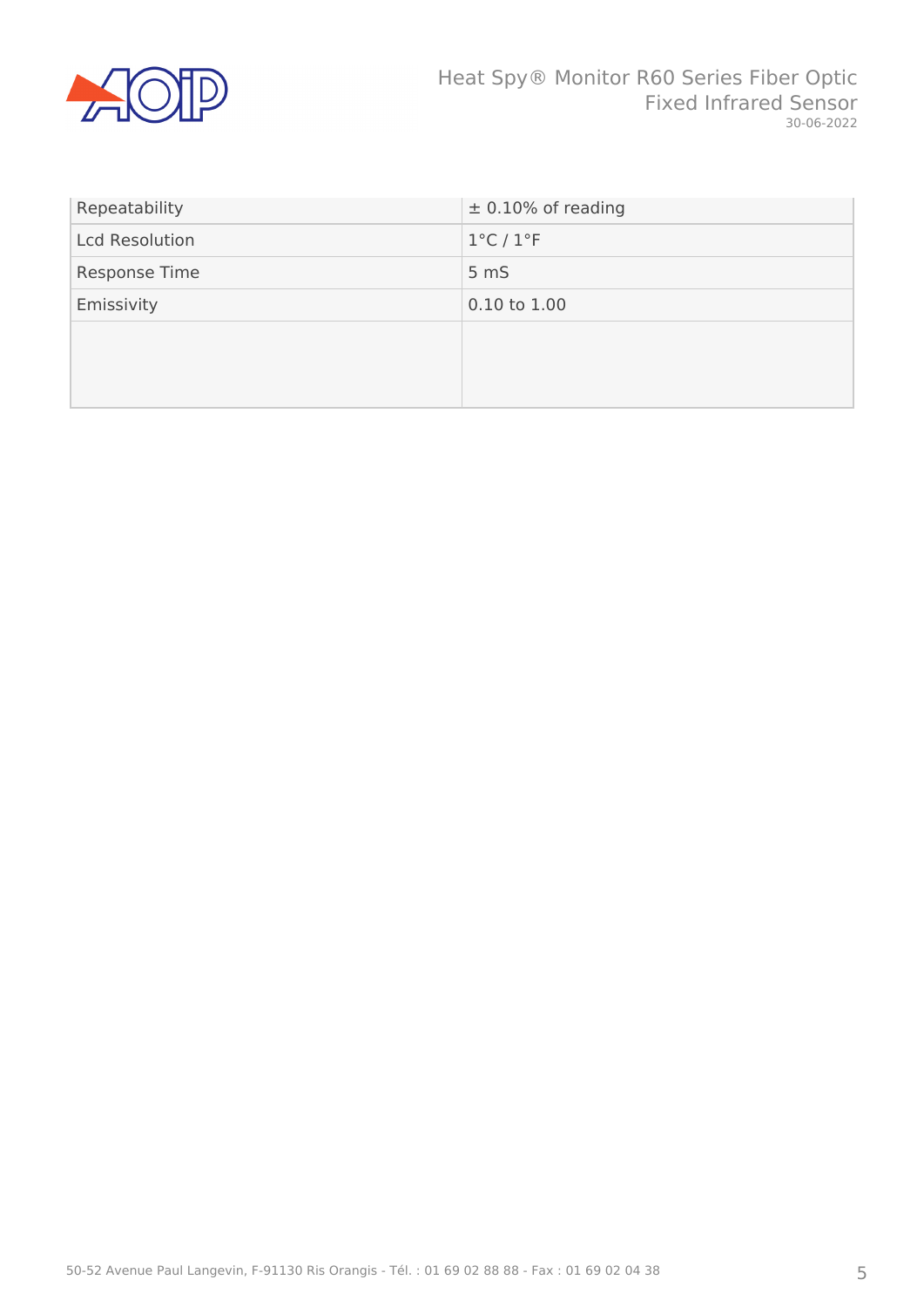

## Models and accessories

#### **Accessories**

**MOUNTING SYSTEM OPTIONS**

**R60 SURFACE BRACKET Surface mount brackets: 16651 - R60 surface mount bracket, fixed, diameter: 30.5mm (1.20 ") 16653 - R60 surface mount bracket, adjustable, diameter: 30.5mm (1.20 ") 16651 - Surface mount bracket, fixed 16653- Surface mount bracket, adjustable**

### **WALL FIXATION**

**R40 / 60 series mounting flange: 16483 - R40 / 60 series wall mount flange - M30x1 male on fixed side IR / air purge, M30x1 female on sight tube / TC side 16483 - Wall mounting flange Roof Mount R60 Series Roof Mount Assemblies for Glass Furnace: 16662 - Roof mounting R60 with flange 16663 - R60 roof mounting with gravity assembly Wahl offers optional mounting kits for a glass furnace that allow the user to easily reach the sensor for cleaning and calibration. 16662 - Flange assembly includes a flange with 4 mounting holes to be attached to the roof or wall of the furnace,**

**16663 - Heavy-duty stainless steel features a heavy-duty stainless steel cover designed specifically for gravity-held roof mounting.**

### **AIR PURGE**

**R60 air purge 16672 - Air purge R60, M30x1 to M30x1 16672 - Air purge 16672 - Air purge An air purge is used to remove dust, dirt, heat, fumes or vapors from the front of the optical head and to keep the lens clean. Optional windows are not available for the R60.**

**Note: The R60 does not require an air / water cooling jacket.**

## **SIGHT / IR TUBES**

**R40 / 60 series sight tube for use with R60 Code F900 optics (D to S: 75: 1). M30 x 1, length: 11.81 in (300 mm)**